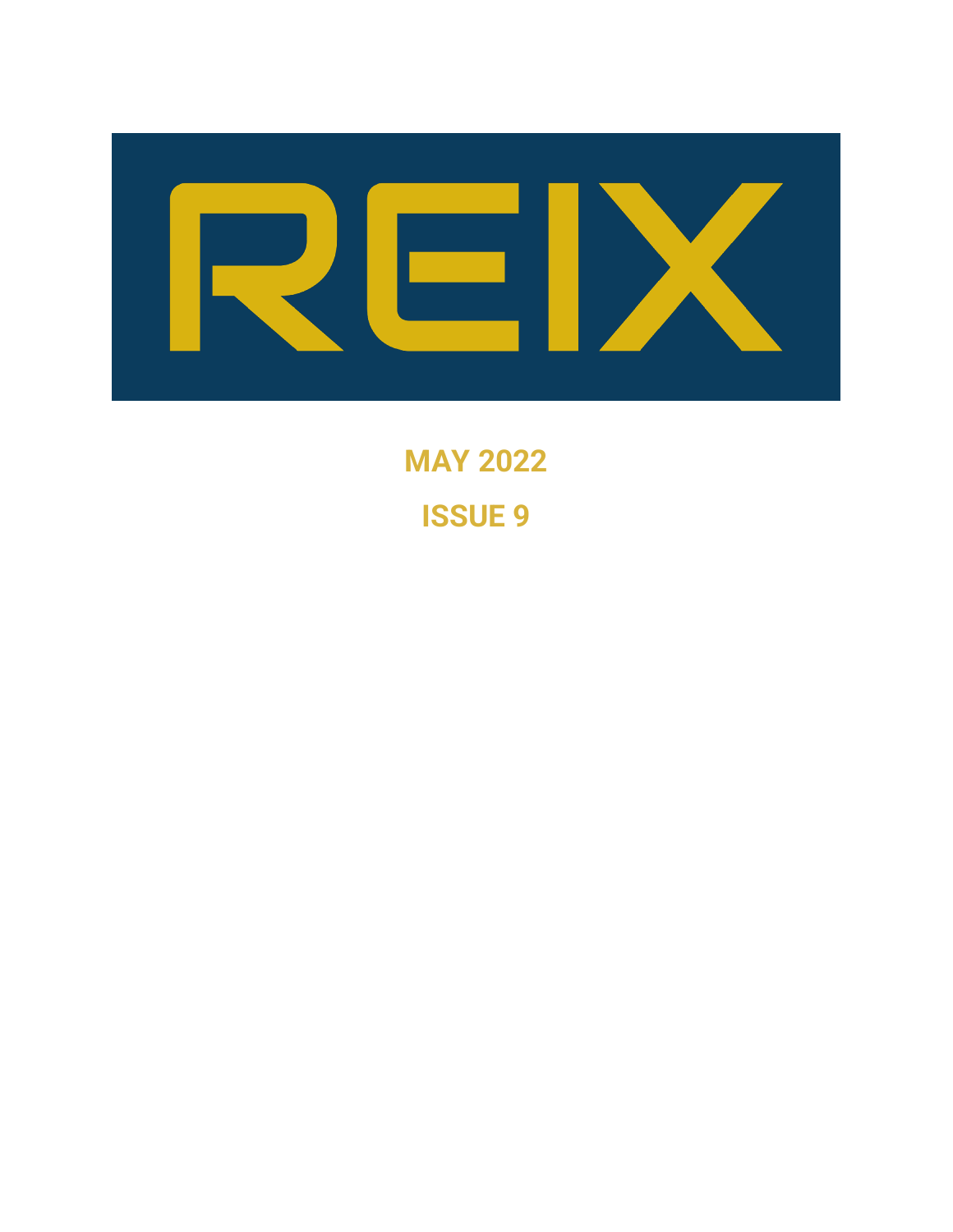

# **Welcome to May's REIX Review!**

It's been a productive spring so far as we've been working behind the scenes, launching our new [Broker Series](https://nam12.safelinks.protection.outlook.com/?url=https%3A%2F%2Fwww.reix.ca%2Frisk-management-support-program%2Fbroker-series%2F&data=05%7C01%7C%7C2011c83590b841b0ce9608da32df717c%7C84df9e7fe9f640afb435aaaaaaaaaaaa%7C1%7C0%7C637878232511145893%7CUnknown%7CTWFpbGZsb3d8eyJWIjoiMC4wLjAwMDAiLCJQIjoiV2luMzIiLCJBTiI6Ik1haWwiLCJXVCI6Mn0%3D%7C3000%7C%7C%7C&sdata=pH3datOq21%2FTynsVOOA8bs3q329uqV7FfkmE08i77ZQ%3D&reserved=0) as part of the [Risk](https://nam12.safelinks.protection.outlook.com/?url=https%3A%2F%2Fwww.reix.ca%2Frisk-management-support-program%2F&data=05%7C01%7C%7C2011c83590b841b0ce9608da32df717c%7C84df9e7fe9f640afb435aaaaaaaaaaaa%7C1%7C0%7C637878232511145893%7CUnknown%7CTWFpbGZsb3d8eyJWIjoiMC4wLjAwMDAiLCJQIjoiV2luMzIiLCJBTiI6Ik1haWwiLCJXVCI6Mn0%3D%7C3000%7C%7C%7C&sdata=71I7UtrLRZtoGoDuFJHyzIdA6fm8ZmLwTgFzDmZeTQY%3D&reserved=0)  [Management Support Program](https://nam12.safelinks.protection.outlook.com/?url=https%3A%2F%2Fwww.reix.ca%2Frisk-management-support-program%2F&data=05%7C01%7C%7C2011c83590b841b0ce9608da32df717c%7C84df9e7fe9f640afb435aaaaaaaaaaaa%7C1%7C0%7C637878232511145893%7CUnknown%7CTWFpbGZsb3d8eyJWIjoiMC4wLjAwMDAiLCJQIjoiV2luMzIiLCJBTiI6Ik1haWwiLCJXVCI6Mn0%3D%7C3000%7C%7C%7C&sdata=71I7UtrLRZtoGoDuFJHyzIdA6fm8ZmLwTgFzDmZeTQY%3D&reserved=0) (RMSP) and keeping up with the many claims that come from a busy real estate market. In this issue of the REIX Review, we've curated our most recent blog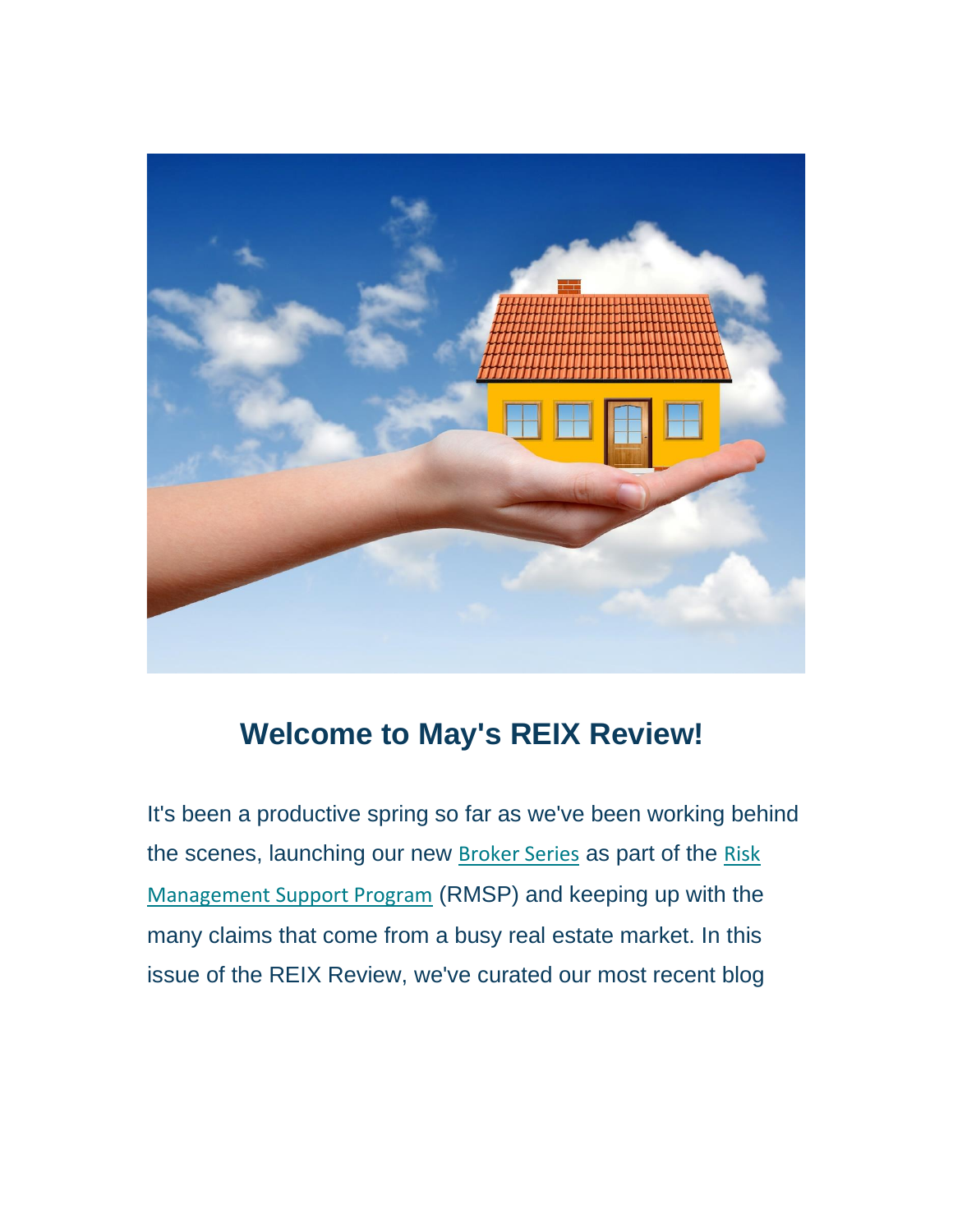posts, along with other information and news – all in one place – so that you can stay current and up to date!



# **Beating Risky Business Before it Starts**

The life of a real estate broker can sometimes feel like walking a tightrope while performing a juggling act. Lose your focus and it could result in a nasty spill.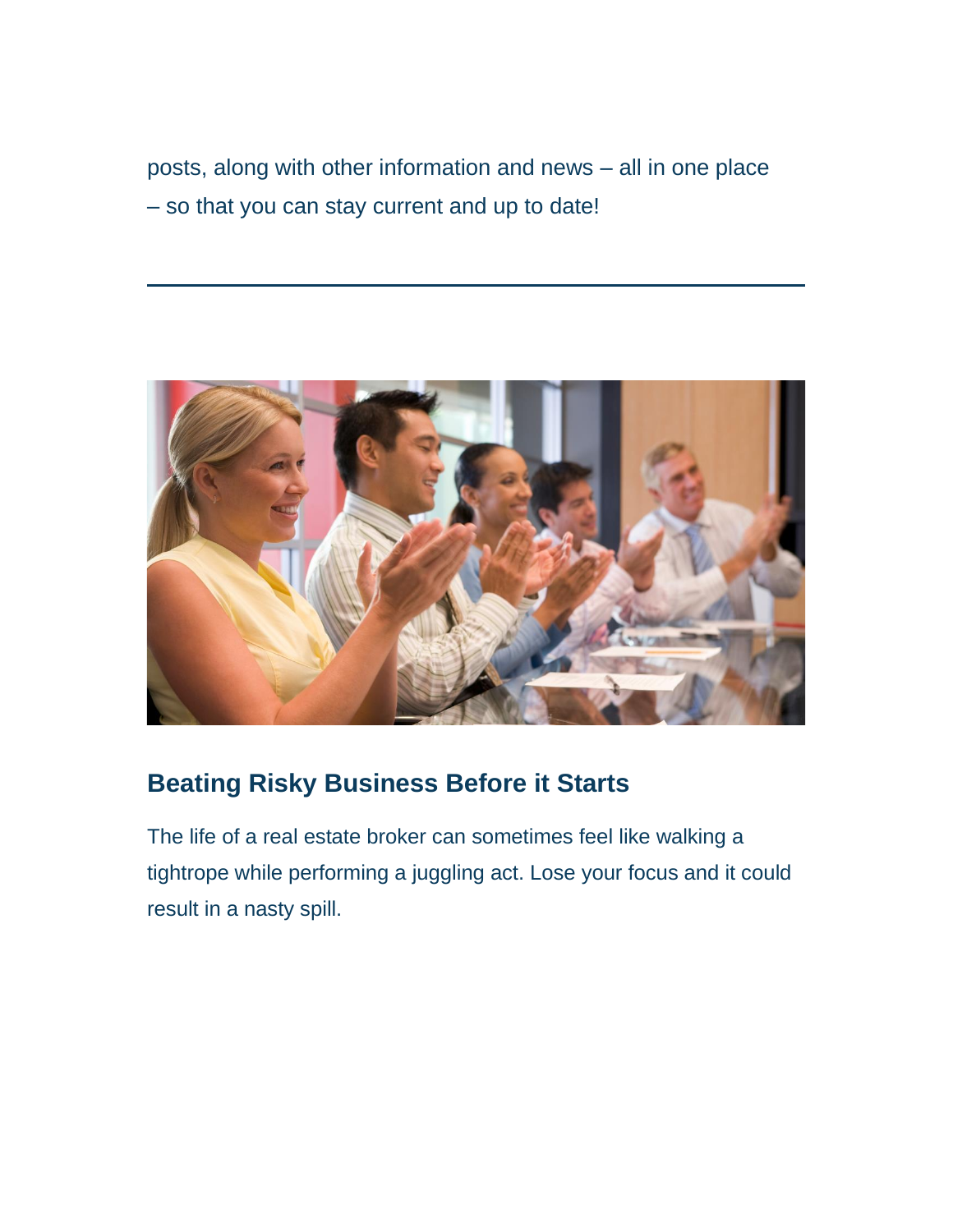#### **[Read More](https://nam12.safelinks.protection.outlook.com/?url=https%3A%2F%2Fwww.reix.ca%2Fblog-post%2Fbeating-risky-business-before-it-begins%2F&data=05%7C01%7C%7C2011c83590b841b0ce9608da32df717c%7C84df9e7fe9f640afb435aaaaaaaaaaaa%7C1%7C0%7C637878232511145893%7CUnknown%7CTWFpbGZsb3d8eyJWIjoiMC4wLjAwMDAiLCJQIjoiV2luMzIiLCJBTiI6Ik1haWwiLCJXVCI6Mn0%3D%7C3000%7C%7C%7C&sdata=huhwQFFQV7zg88s5GramHHcnRo13%2FqtP5pWwVl%2BV3Gk%3D&reserved=0)**



### **Your Premium at Work**

Inflation may be sky high and house prices through the roof, but there's one number that remains unchanged – your premium. For the fifth year in a row, REIX is maintaining its premium for your errors & omissions insurance.

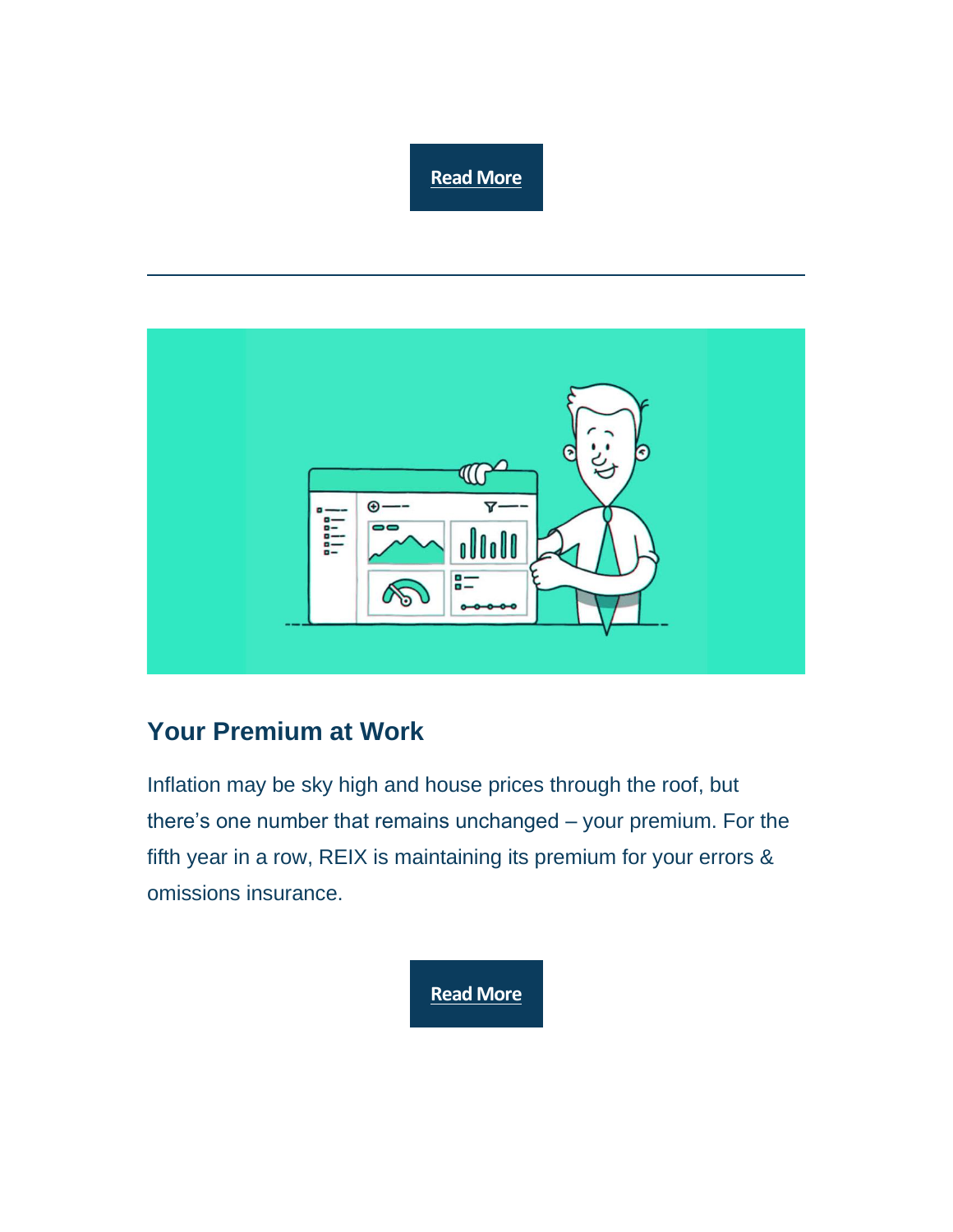

# **2021 REIX Annual Report**

If you haven't seen it already, take a look at this year's annual report to see how we, as an organization, have been doing. The report includes messages from the Board Chair and CEO, a look at our financials and claims updates.

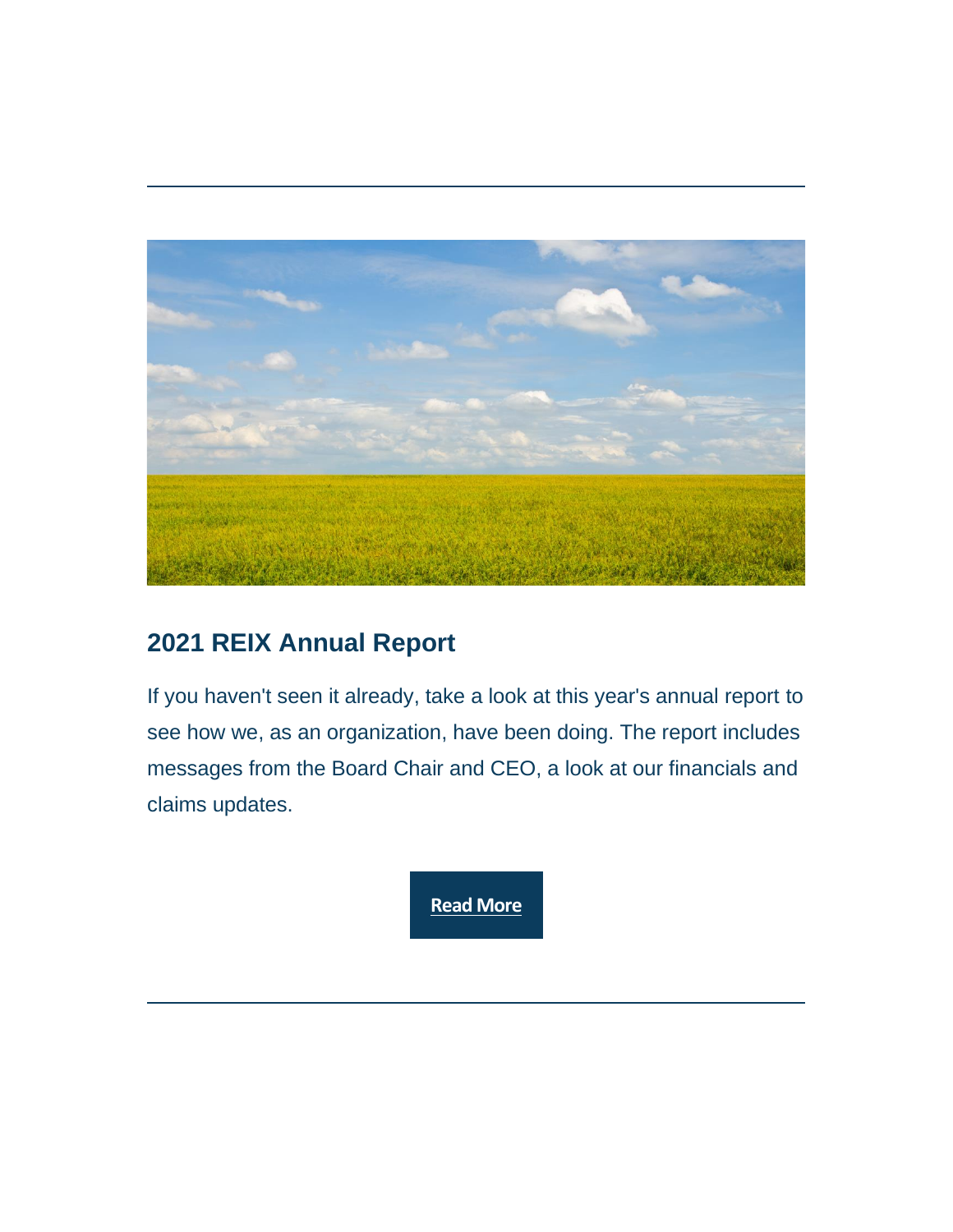

## **Claims, Case Summaries and More**

To read more [blog posts](https://nam12.safelinks.protection.outlook.com/?url=https%3A%2F%2Fwww.reix.ca%2Frisk-management-support-program%2Fblog-posts%2F&data=05%7C01%7C%7C2011c83590b841b0ce9608da32df717c%7C84df9e7fe9f640afb435aaaaaaaaaaaa%7C1%7C0%7C637878232511145893%7CUnknown%7CTWFpbGZsb3d8eyJWIjoiMC4wLjAwMDAiLCJQIjoiV2luMzIiLCJBTiI6Ik1haWwiLCJXVCI6Mn0%3D%7C3000%7C%7C%7C&sdata=Rnyw76GwwM2RS3K8qnPHMyxVCluxWNs7pm7imR4KpDs%3D&reserved=0), visit our website. While there, don't forget to check out our [Claims](https://nam12.safelinks.protection.outlook.com/?url=https%3A%2F%2Fwww.reix.ca%2Fclaims%2F&data=05%7C01%7C%7C2011c83590b841b0ce9608da32df717c%7C84df9e7fe9f640afb435aaaaaaaaaaaa%7C1%7C0%7C637878232511145893%7CUnknown%7CTWFpbGZsb3d8eyJWIjoiMC4wLjAwMDAiLCJQIjoiV2luMzIiLCJBTiI6Ik1haWwiLCJXVCI6Mn0%3D%7C3000%7C%7C%7C&sdata=rq9%2BXMGUMi8vZuJqlT93FbffuJwjFvyZi1VwGtjruas%3D&reserved=0) section, where you'll find helpful [articles](https://nam12.safelinks.protection.outlook.com/?url=https%3A%2F%2Fwww.reix.ca%2Fnews%2Farticles%2F&data=05%7C01%7C%7C2011c83590b841b0ce9608da32df717c%7C84df9e7fe9f640afb435aaaaaaaaaaaa%7C1%7C0%7C637878232511145893%7CUnknown%7CTWFpbGZsb3d8eyJWIjoiMC4wLjAwMDAiLCJQIjoiV2luMzIiLCJBTiI6Ik1haWwiLCJXVCI6Mn0%3D%7C3000%7C%7C%7C&sdata=LgLGNv%2FmpillWWvF3jleMjACkbmudU%2FSSNYdXlxWFwk%3D&reserved=0), case [summaries](https://nam12.safelinks.protection.outlook.com/?url=https%3A%2F%2Fwww.reix.ca%2Fclaims%2Fcase-summaries%2F&data=05%7C01%7C%7C2011c83590b841b0ce9608da32df717c%7C84df9e7fe9f640afb435aaaaaaaaaaaa%7C1%7C0%7C637878232511302114%7CUnknown%7CTWFpbGZsb3d8eyJWIjoiMC4wLjAwMDAiLCJQIjoiV2luMzIiLCJBTiI6Ik1haWwiLCJXVCI6Mn0%3D%7C3000%7C%7C%7C&sdata=cZmAV91QAkFcLqZcooUe2Ccn6YXA2VHCaT81UVqlZiU%3D&reserved=0) and [FAQs](https://nam12.safelinks.protection.outlook.com/?url=https%3A%2F%2Fwww.reix.ca%2Fclaims%2Ffaq%2F&data=05%7C01%7C%7C2011c83590b841b0ce9608da32df717c%7C84df9e7fe9f640afb435aaaaaaaaaaaa%7C1%7C0%7C637878232511302114%7CUnknown%7CTWFpbGZsb3d8eyJWIjoiMC4wLjAwMDAiLCJQIjoiV2luMzIiLCJBTiI6Ik1haWwiLCJXVCI6Mn0%3D%7C3000%7C%7C%7C&sdata=8uFBwuC6GyeSeKAe4r28Z7y7Qx9N%2FJ3Yx98eeXyjgeI%3D&reserved=0). The password to access the information is "**insurance**."